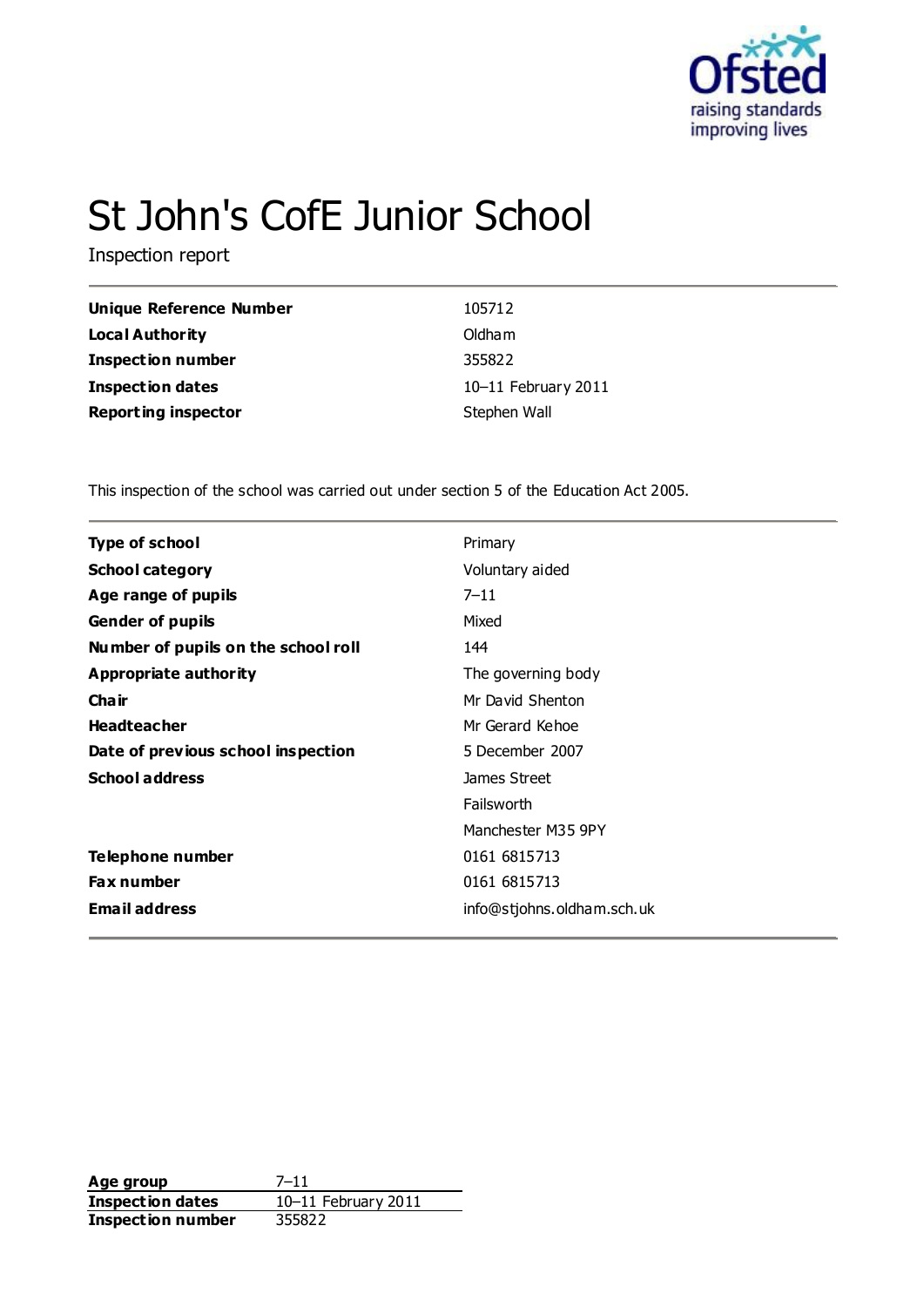The Office for Standards in Education, Children's Services and Skills (Ofsted) regulates and inspects to achieve excellence in the care of children and young people, and in education and skills for learners of all ages. It regulates and inspects childcare and children's social care, and inspects the Children and Family Court Advisory Support Service (Cafcass), schools, colleges, initial teacher training, work-based learning and skills training, adult and community learning, and education and training in prisons and other secure establishments. It assesses council children's services, and inspects services for looked after children, safeguarding and child protection.

Further copies of this report are obtainable from the school. Under the Education Act 2005, the school must provide a copy of this report free of charge to certain categories of people. A charge not exceeding the full cost of reproduction may be made for any other copies supplied.

If you would like a copy of this document in a different format, such as large print or Braille, please telephone 0300 123 4234, or email **[enquiries@ofsted.gov.uk](mailto:enquiries@ofsted.gov.uk)**.

You may copy all or parts of this document for non-commercial educational purposes, as long as you give details of the source and date of publication and do not alter the documentation in any way.

To receive regular email alerts about new publications, including survey reports and school inspection reports, please visit our website and go to 'Subscribe'.

Royal Exchange Buildings St Ann's Square Manchester M2 7LA T: 0300 123 4234 Textphone: 0161 618 8524 E: **[enquiries@ofsted.gov.uk](mailto:enquiries@ofsted.gov.uk)**

W: **[www.ofsted.gov.uk](http://www.ofsted.gov.uk/)**

© Crown copyright 2011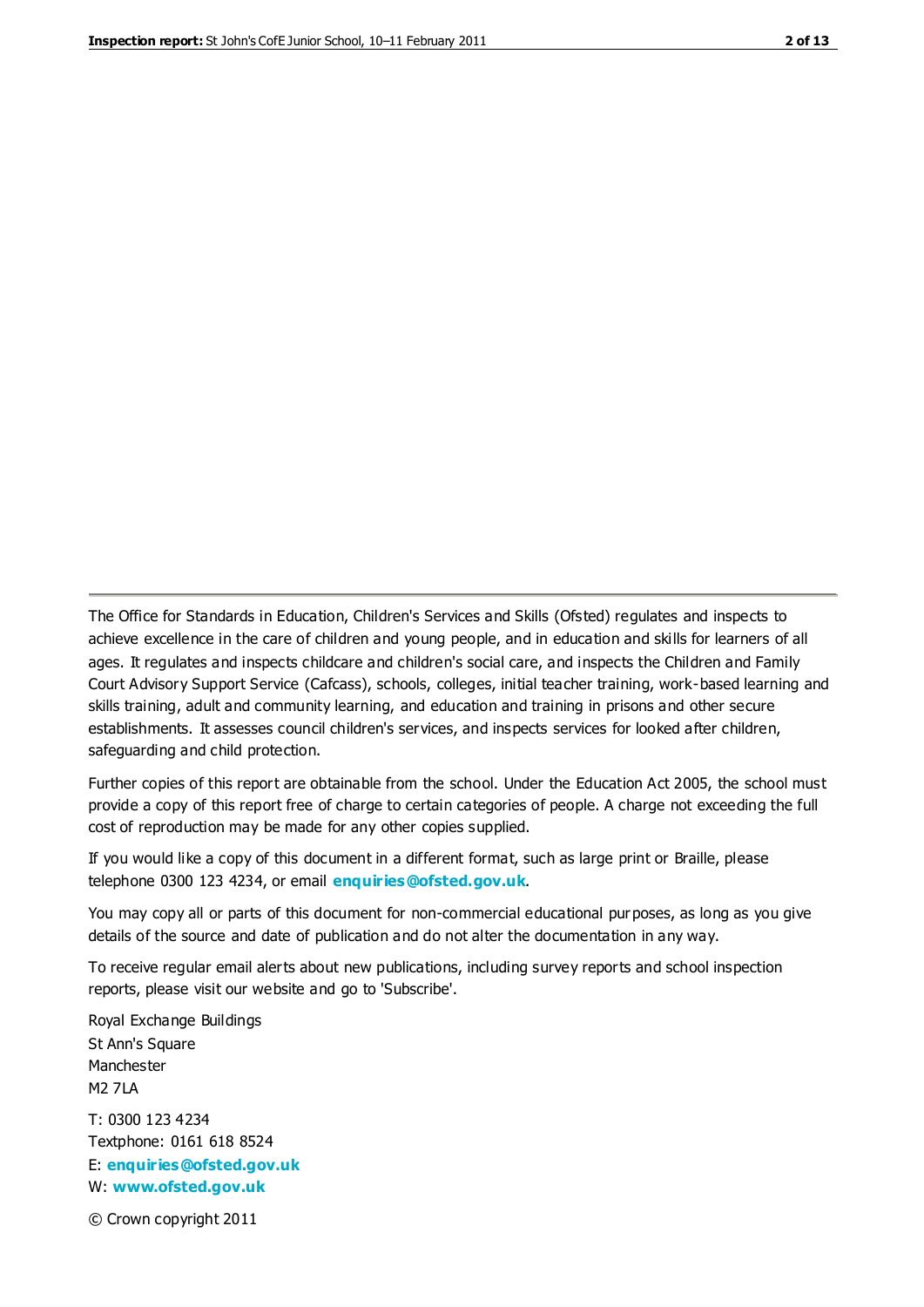# **Introduction**

This inspection was carried out by two additional inspectors. Six lessons were observed taught by five teachers. Meetings were held with staff, groups of pupils, members of the governing body and the School Improvement Partner. The inspectors observed the school's work and looked at the monitoring of pupils' progress, the school's self-evaluation and planning for improvement and documentation relating to safeguarding. Questionnaires from 81 parents and carers were scrutinised together with those returned by staff and pupils.

- How well pupils attain, make progress and achieve, especially higher-attaining pupils and pupils known to be eligible for free school meals.
- How effectively the school uses assessment data to: track pupils' progress; provide support for pupils' learning; and raise attainment.
- $\blacksquare$  How challenging teaching is, especially for higher-attaining pupils.
- The extent to which leaders and managers, including governors, are bringing about improvement and driving the school forward.

# **Information about the school**

This is a smaller-than-average sized primary school in which the proportion of pupils known to be eligible for free school meals is broadly average. Almost all pupils are White British. The proportion of pupils with special educational needs and/or disabilities is broadly in line with the national average. There are no pupils with a statement of special educational needs. The school has gained Healthy Schools status and the Financial Management Standard in Schools.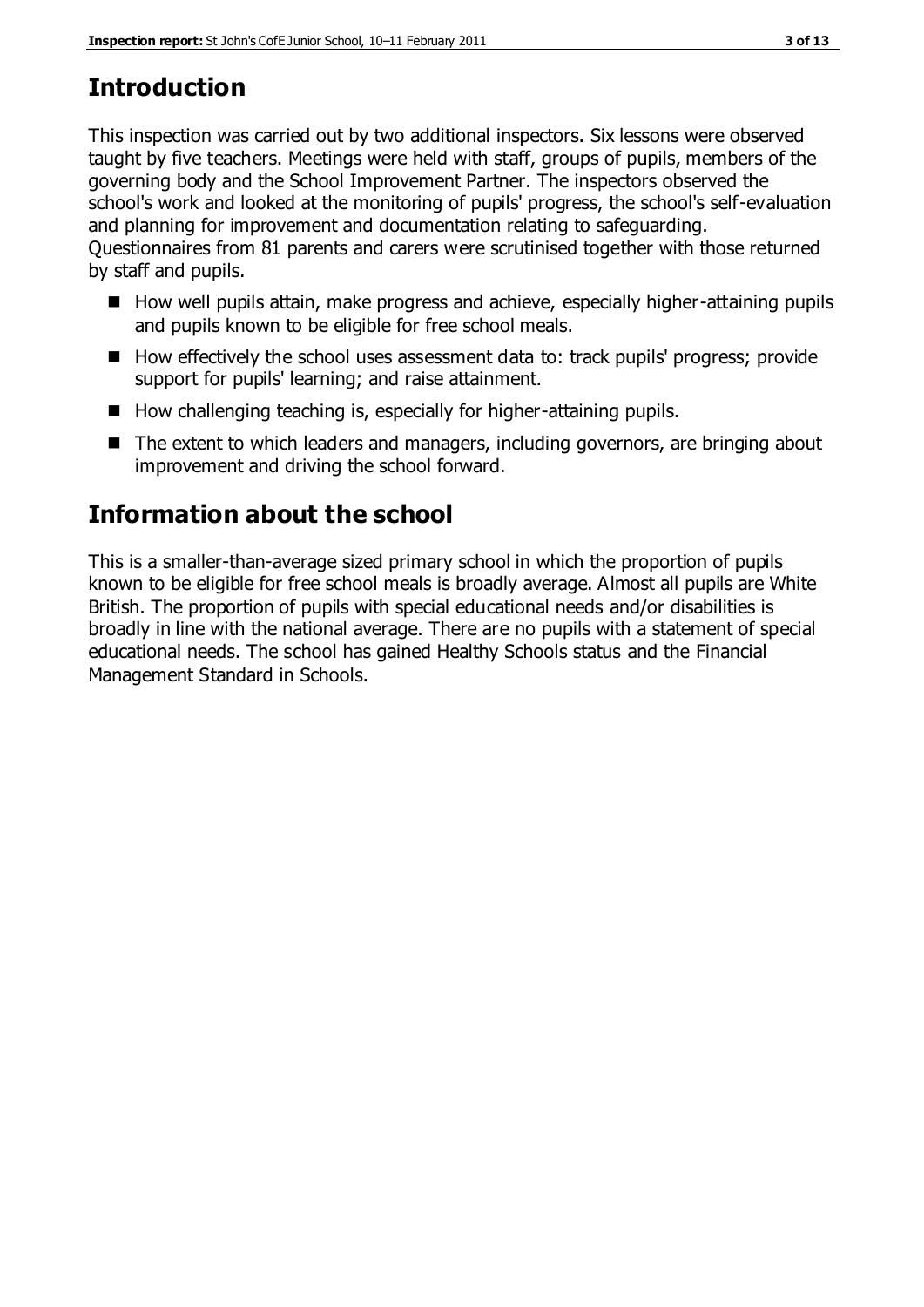# **Inspection judgements**

| Overall effectiveness: how good is the school?  | $\overline{2}$          |  |
|-------------------------------------------------|-------------------------|--|
| The school's capacity for sustained improvement | $\overline{\mathbf{2}}$ |  |

## **Main findings**

This is a good school. It provides good value for money. The quality of care, guidance and support provided by the school is outstanding. Leaders and managers evaluate the effectiveness of the school accurately and use the outcomes astutely to identify and tackle effectively areas for improvement. Consequently, the school has improved significantly since the last inspection in nearly all areas of its work. This is especially evident in pupils' achievement and in the quality of teaching and learning. This demonstrates the school's good capacity for sustained improvement.

All pupils, including those with special educational needs and/or disabilities, make good progress as they move up through the school. By the end of Year 6 attainment is above average overall and rising. Pupils' attainment in mathematics is well above average because of the intensive support provided by dedicated and skilful teaching assistants. The lack of similar levels of such intensive support means that attainment in English, although above average and rising, does not match that in mathematics. Pupils enjoy school. They behave well. They are respectful to the adults working with them and to each other. They are very courteous and welcoming to visitors. Pupils are proud of their school. Their above-average levels of attainment, above-average attendance and their good levels of self-confidence and inquisitiveness equip them well for future success when they leave the school.

Good, purposeful teaching promotes good learning and progress. In mathematics, teaching is especially challenging. In English the level of challenge, especially for higherattaining pupils, is inconsistent. Teaching is lively and engaging. Relationships between adults and pupils are uniformly strong. Good teaching is supported by a good curriculum that meets pupils' needs, engages them effectively in their learning and promotes their skills as independent learners. There is a wide range of enrichment activities that add significantly to pupils' adoption of healthy lifestyles and their cultural awareness.

Leaders and managers, especially the headteacher, provide the school with a sharp focus on improvement. The monitoring of teaching and learning is regular and rigorous. The outcomes are used effectively to improve their quality. The governing body is led by a very knowledgeable, active and supportive Chair of Governors. Overall governors are supportive of the school. However, many governors are too passive because committees meet irregularly and do not play an active enough role in scrutinising information and holding the school rigorously enough to account.

# **What does the school need to do to improve further?**

Improve attainment in English to match that in mathematics by: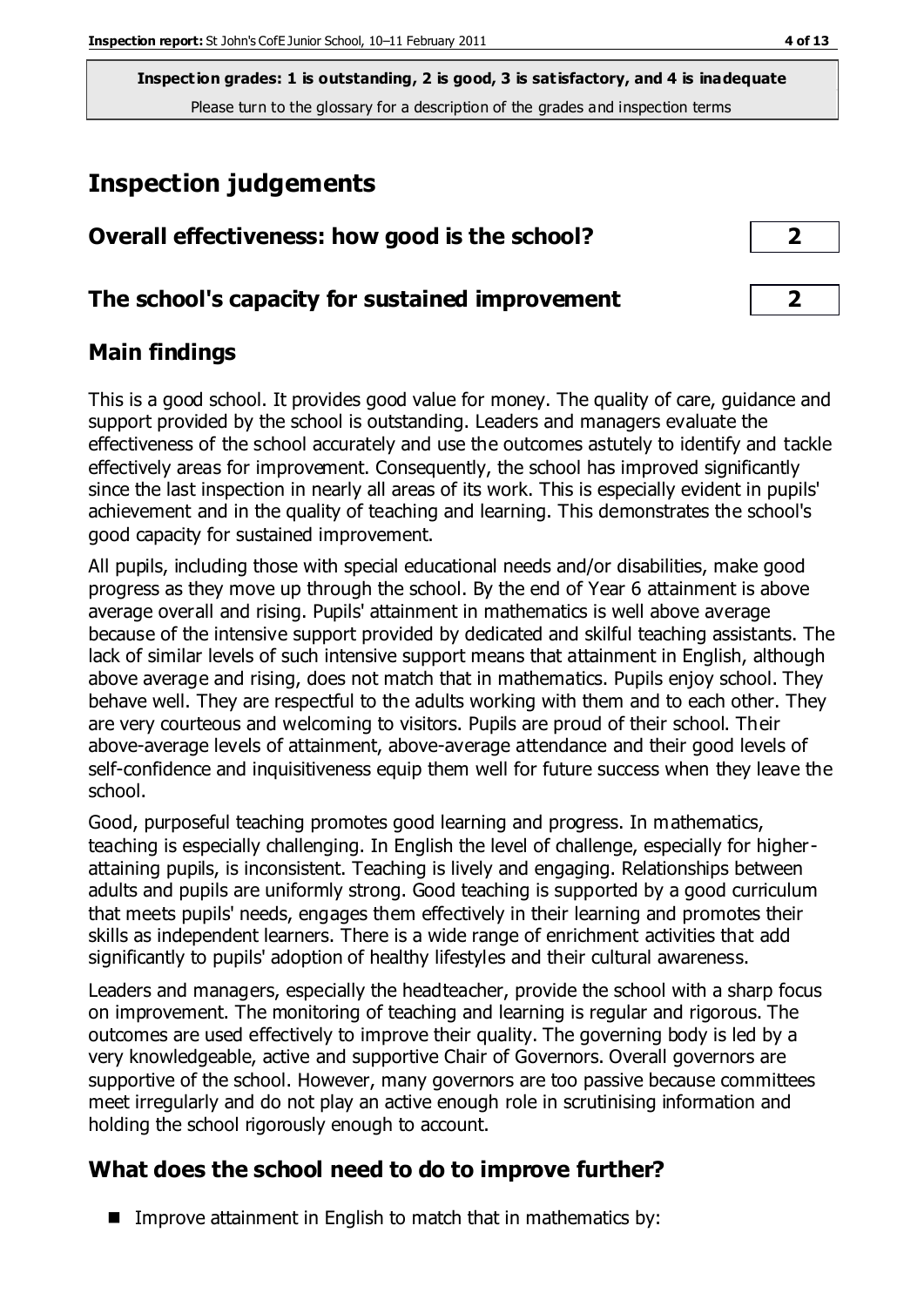- $-$  providing pupils with the same level of intensive and effective support as they receive in mathematics
- making sure that that the level of challenge is consistently high, especially for higher-attaining pupils.
- Encourage the more active participation of all governors in supporting the school and holding it to account by making sure that committees meet regularly and report their business on a regular basis and in detail to the full governing body.

### **Outcomes for individuals and groups of pupils 2**

In lessons pupils have positive attitudes to learning. They are keen to contribute. Pupils work effectively in groups and pairs where they are confident contributors. They listen respectfully to others' ideas. Pupils enjoy working independently. They express themselves orally with clarity and confidence. For example, in one lesson on the topic of bullying, pupils produced excellent 'mini dramas' that stimulated an impressive, cogently-argued debate with minimal input from the teacher. Pupils join Year 3 with broadly average levels of attainment. They make good progress to attain above-average standards by the end of Year 6. Pupils with special educational needs and/or disabilities and other groups such as pupils known to be eligible for free school meals, also make good progress and achieve well because of the outstanding support and guidance they receive.

Pupils say how safe they feel in school. They show a good understanding of the importance of healthy lifestyles. Participation rates in the wide range of sporting enrichment activities are high. Pupils enjoy taking on responsibilities in school. For example, Year 6 pupils are especially proud of being partnered with younger pupils to help them with reading. Pupils value the school council and the school is responsive to their ideas by bringing about improvements, for example, to playground facilities. Pupils are very active in supporting a range of charities both locally and internationally, such as those helping with the Haiti disaster. Pupils demonstrate their good spiritual, moral, social and cultural development through their good behaviour, their respect for others and their understanding and tolerance for other cultures and religions.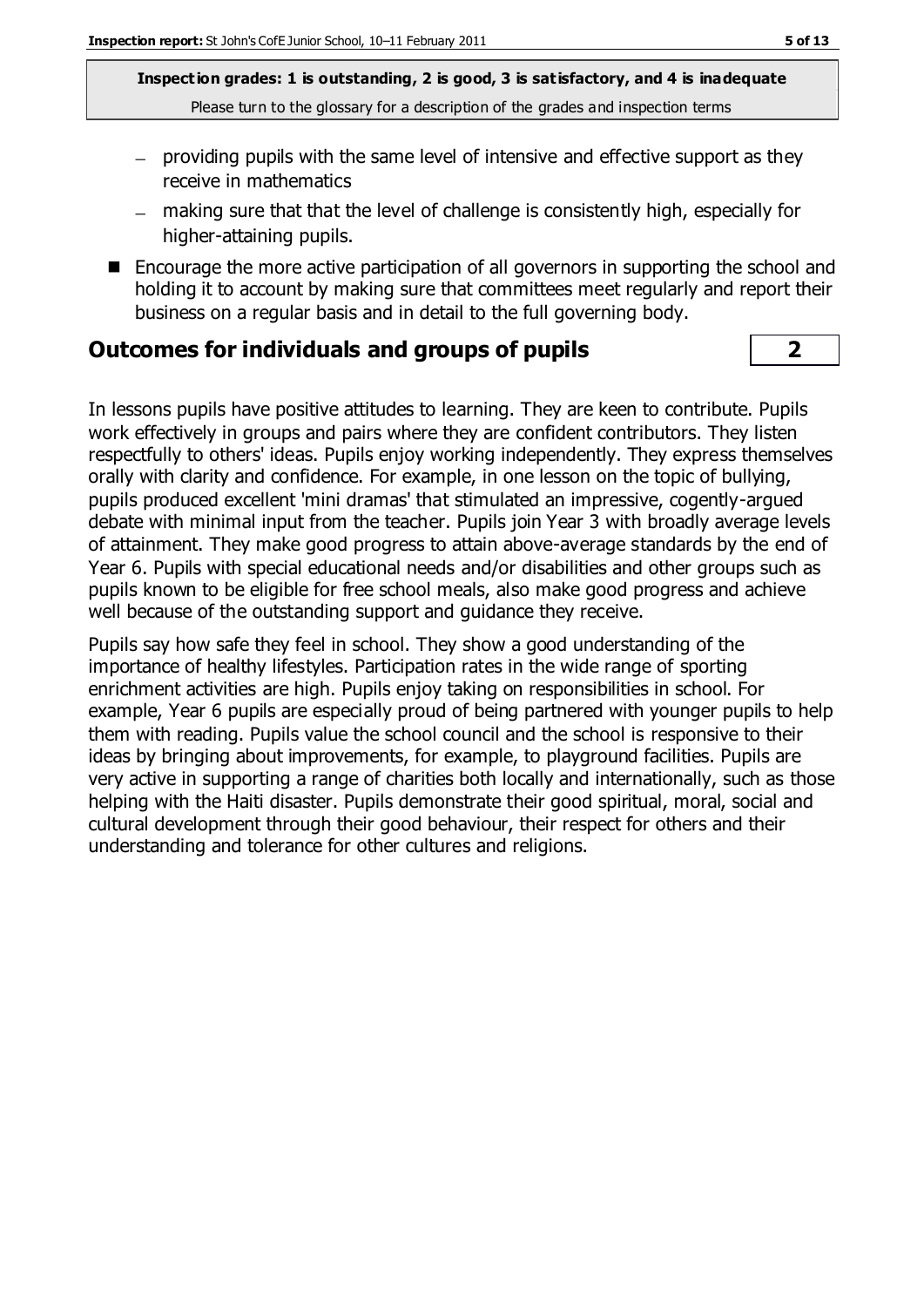**Inspection grades: 1 is outstanding, 2 is good, 3 is satisfactory, and 4 is inadequate**

Please turn to the glossary for a description of the grades and inspection terms

These are the grades for pupils' outcomes

| Pupils' achievement and the extent to which they enjoy their learning                                                     | $\overline{2}$ |
|---------------------------------------------------------------------------------------------------------------------------|----------------|
| Taking into account:<br>Pupils' attainment <sup>1</sup>                                                                   | 2              |
| The quality of pupils' learning and their progress                                                                        | $\mathcal{P}$  |
| The quality of learning for pupils with special educational needs and/or disabilities<br>and their progress               | $\overline{2}$ |
| The extent to which pupils feel safe                                                                                      | $\mathbf{2}$   |
| Pupils' behaviour                                                                                                         | 2              |
| The extent to which pupils adopt healthy lifestyles                                                                       | $\overline{2}$ |
| The extent to which pupils contribute to the school and wider community                                                   | $\mathbf{2}$   |
| The extent to which pupils develop workplace and other skills that will contribute to<br>their future economic well-being |                |
| Taking into account:<br>Pupils' attendance <sup>1</sup>                                                                   | $\mathcal{P}$  |
| The extent of pupils' spiritual, moral, social and cultural development                                                   | 2              |

<sup>1</sup> The grades for attainment and attendance are: 1 is high; 2 is above average; 3 is broadly average; and 4 is low

### **How effective is the provision?**

Teaching consistently stimulates pupils' interest and inquisitiveness. It provides mostly good levels of challenge for different groups of pupils, although sometimes the level of challenge in English for higher-attaining pupils is not as high as it could be. Teaching is conducted at good pace. It makes effective use of group and paired work to promote pupils' independent learning. In one English lesson, for example, 'mock' interviews were conducted between pairs of pupils in front of the whole class. These stimulated intense discussion about interviewing techniques and enabled pupils then to conduct increasingly sophisticated interviews with nominated partners. Skilled teaching assistants make a very effective contribution to supporting the learning and progress of pupils with special educational need and/or disabilities. Marking is regular and consistently effective in showing pupils what they need to do to improve.

The curriculum encourages the active participation of pupils in their own learning. Topics are planned in detail to promote pupils' interest. They are planned to be as practical as possible to promote 'hands-on' learning and engage pupils' active involvement. The introduction of lessons in social and emotional aspects of learning adds significantly to pupils' understanding of issues such as bullying, Internet safety and other cultures and religions. There is a good range of enrichment activities in sports and the arts. All pupils in Year 4, for example, learn to play the clarinet. Educational visits are regular and varied.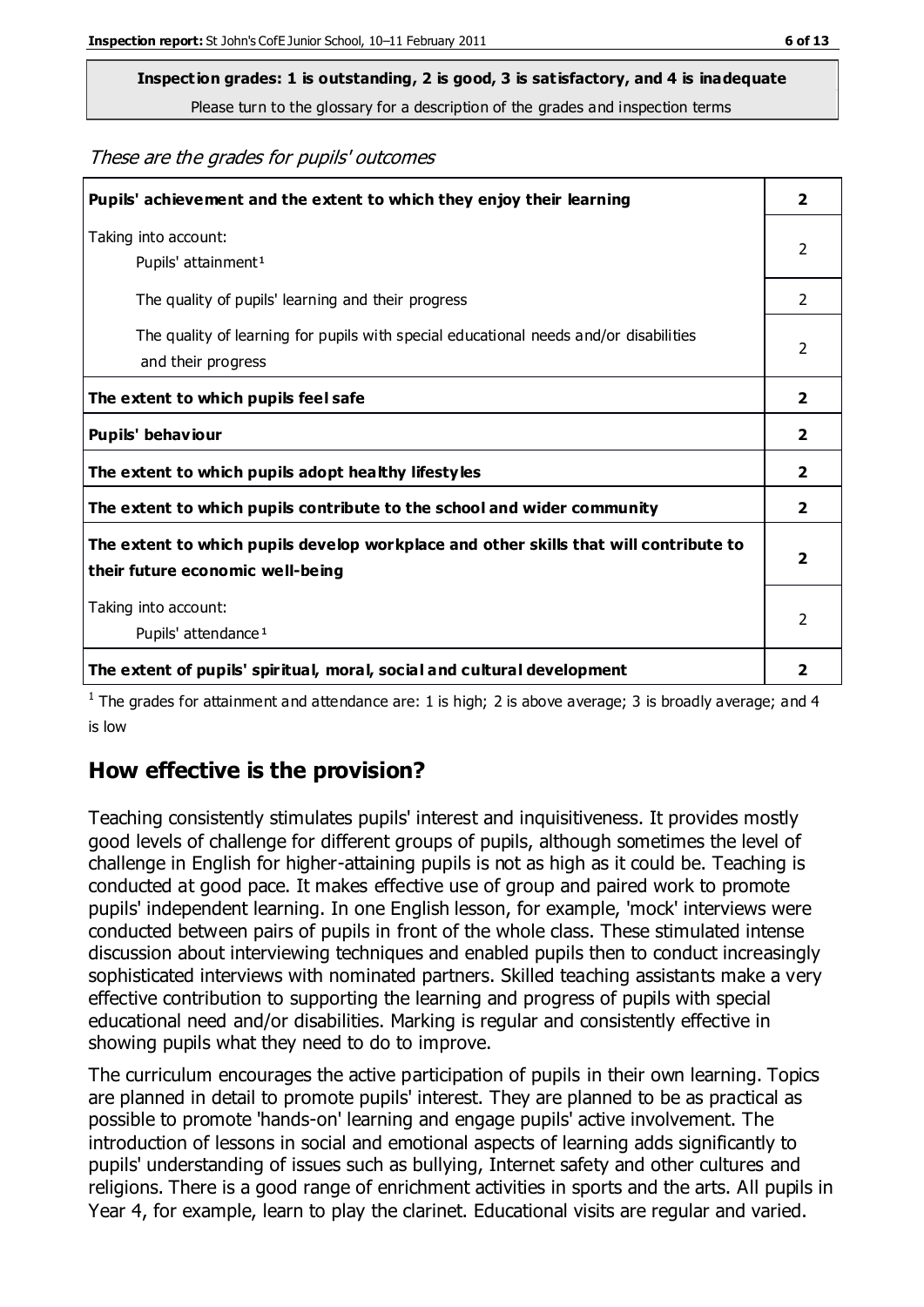Excellent provision for care, guidance and support ensures that pupils with special educational needs and/or disabilities and those who are most vulnerable enjoy school and make the best of the opportunities it provides. The school's involvement in the local authority's 'Achievement for All' project is expertly led by the co-ordinator for personal, social and health education. It embeds highly-effective support for lower-attaining pupils and for those who are emotionally vulnerable and their families. Strong links with the nearby infant school and the local secondary school ensure that transition arrangements for the youngest and oldest pupils are of the highest calibre.

These are the grades for the quality of provision

| The quality of teaching                                                                                    |  |
|------------------------------------------------------------------------------------------------------------|--|
| Taking into account:<br>The use of assessment to support learning                                          |  |
| The extent to which the curriculum meets pupils' needs, including, where relevant,<br>through partnerships |  |
| The effectiveness of care, guidance and support                                                            |  |

## **How effective are leadership and management?**

Leaders and managers are consistent in providing a sharp and effective focus on improvement. Teamwork in pursuit of improvement is strong as a result. The monitoring of teaching and learning is regular. The outcomes are used effectively to identify areas for improvement and drive up quality. Despite some undue modesty in key areas, leaders and managers evaluate the school's effectiveness accurately. Forward planning is crisp and pertinent in identifying areas for improvement and how to tackle them. Consequently, attainment is above average and rising year on year. Governors are aware of the need to be more actively involved in evaluating the effectiveness of the school; a more effective committee structure is planned to tackle this relative weakness which will report in detail on their work on a regular basis to the full governing body.

This is an inclusive school in which all pupils are known as individuals. The progress of individuals and different groups of pupils is tracked effectively so that needs are clearly identified and provided for. As a consequence, gaps between different groups such as those known to be eligible for free school meals and those who are not known to be eligible are closing rapidly. Equal opportunities are promoted well.

The school adopts recommended good practice for all aspects of safeguarding. Checks on adults working with pupils are carried out meticulously. Staff training is regular and appropriate. Risk assessments are comprehensive. The curriculum promotes pupils' good understanding of the importance of personal safety. Proactive links with key agencies such as providers for education programmes on Internet safety and 'stranger danger' reduce the risk of harm to pupils.

The school plans effectively to promote community cohesion. The school itself is a harmonious community. Links with the local community are strong. The curriculum provides pupils with opportunities to develop their understanding of other religions and cultures. First-hand experiences such as visits to a mosque and 'Indian week' are popular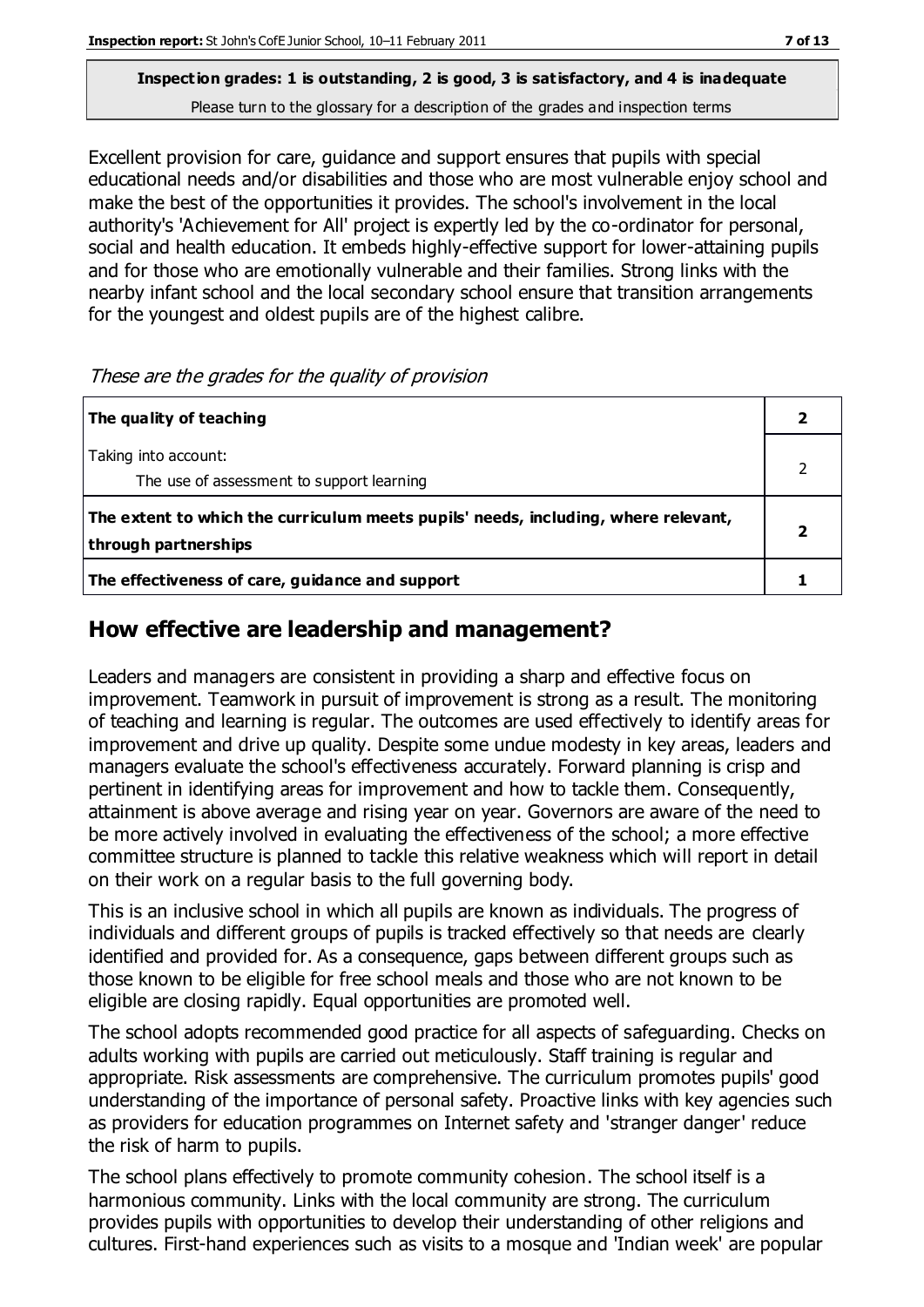with pupils who talk confidently and with understanding about the importance of respect for different cultures. Evaluation of the impact of activities to promote community cohesion is in place, although the school accepts that increased rigour is necessary to provide more evidence of its undoubted impact on community cohesion.

These are the grades for leadership and management

| The effectiveness of leadership and management in embedding ambition and driving<br><i>improvement</i>                                                           |                         |
|------------------------------------------------------------------------------------------------------------------------------------------------------------------|-------------------------|
| Taking into account:<br>The leadership and management of teaching and learning                                                                                   | 2                       |
| The effectiveness of the governing body in challenging and supporting the<br>school so that weaknesses are tackled decisively and statutory responsibilities met | 3                       |
| The effectiveness of the school's engagement with parents and carers                                                                                             | $\mathbf{2}$            |
| The effectiveness of partnerships in promoting learning and well-being                                                                                           | $\mathbf{2}$            |
| The effectiveness with which the school promotes equality of opportunity and tackles<br>discrimination                                                           | $\overline{\mathbf{2}}$ |
| The effectiveness of safeguarding procedures                                                                                                                     | $\mathbf{2}$            |
| The effectiveness with which the school promotes community cohesion                                                                                              | $\overline{2}$          |
| The effectiveness with which the school deploys resources to achieve value for money                                                                             | 2                       |

## **Views of parents and carers**

A very large majority of questionnaires returned showed that parents and carers are supportive of the school and the quality of education it provides. A small minority of questionnaires showed some concern at the following aspects: how effectively the school keeps parents and carers informed about the progress their children are making; how effectively the school deals with unacceptable behaviour; and how effectively the school takes account of parents' and carers' suggestions and concerns. Inspectors looked closely at these aspects and took account of the most recent school questionnaire sent out to parents and carers at the end of the school year in 2010. This survey showed almost 100% support from parents and carers for all aspects, including those outlined above. Inspectors saw good behaviour in lessons and around school. Pupils also said that behaviour is good and that unacceptable behaviour is dealt with swiftly by teaching and support staff. Inspectors were satisfied that regular reports on pupils' progress are sent home to parents, in addition to regular parents' evenings being held. Inspectors were satisfied that procedures are in place to seek the views of parents and carers through, for example, questionnaires. Inspectors think that there is a need, however, for the replies to be discussed in more detail and more systematically by governors.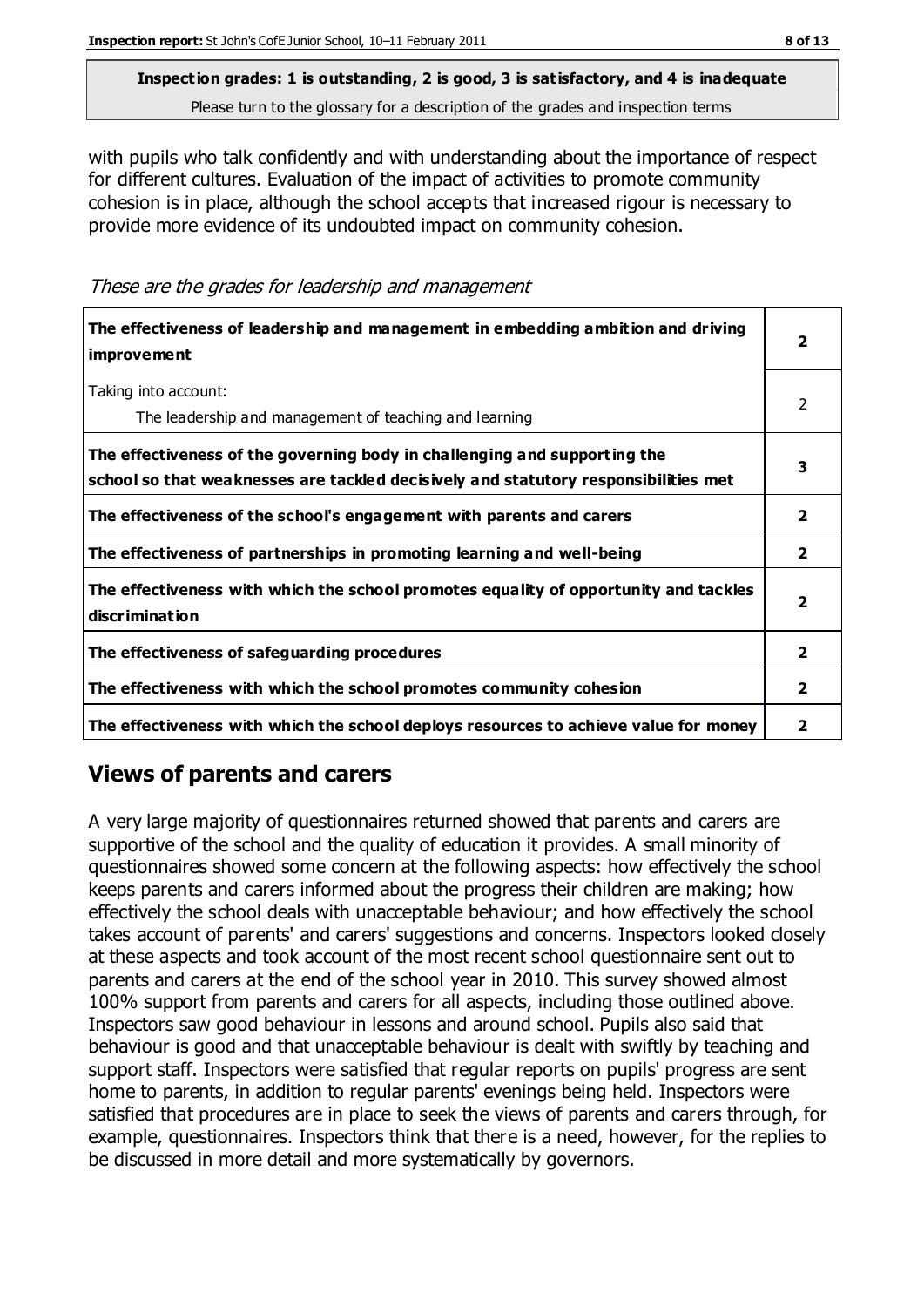#### **Responses from parents and carers to Ofsted's questionnaire**

Ofsted invited all the registered parents and carers of pupils registered at St John's CofE Junior School to complete a questionnaire about their views of the school.

In the questionnaire, parents and carers were asked to record how strongly they agreed with 13 statements about the school.

The inspection team received 81 completed questionnaires by the end of the on-site inspection. In total, there are 144 pupils registered at the school.

| <b>Statements</b>                                                                                                                                                                                                                                       |              | <b>Strongly</b><br><b>Agree</b><br>agree |              |               | <b>Disagree</b> |                | <b>Strongly</b><br>disagree |               |
|---------------------------------------------------------------------------------------------------------------------------------------------------------------------------------------------------------------------------------------------------------|--------------|------------------------------------------|--------------|---------------|-----------------|----------------|-----------------------------|---------------|
|                                                                                                                                                                                                                                                         | <b>Total</b> | $\frac{1}{2}$                            | <b>Total</b> | $\frac{1}{2}$ | <b>Total</b>    | $\frac{1}{2}$  | <b>Total</b>                | $\frac{1}{2}$ |
| My child enjoys school                                                                                                                                                                                                                                  | 39           | 48                                       | 40           | 49            | $\overline{2}$  | $\overline{2}$ | $\mathbf 0$                 | $\mathbf 0$   |
| The school keeps my child<br>safe                                                                                                                                                                                                                       | 49           | 60                                       | 31           | 38            | $\mathbf{1}$    | $\mathbf{1}$   | $\mathbf 0$                 | $\mathbf 0$   |
| My school informs me about<br>my child's progress                                                                                                                                                                                                       | 27           | 33                                       | 43           | 53            | 9               | 11             | $\mathbf 0$                 | $\mathbf 0$   |
| My child is making enough<br>progress at this school                                                                                                                                                                                                    | 23           | 28                                       | 52           | 64            | 3               | $\overline{4}$ | $\mathbf 0$                 | $\mathbf 0$   |
| The teaching is good at this<br>school                                                                                                                                                                                                                  | 31           | 38                                       | 38           | 47            | 5               | 6              | $\mathbf 0$                 | $\mathbf 0$   |
| The school helps me to<br>support my child's learning                                                                                                                                                                                                   | 28           | 35                                       | 44           | 54            | 6               | $\overline{7}$ | $\mathbf 0$                 | $\mathbf 0$   |
| The school helps my child to<br>have a healthy lifestyle                                                                                                                                                                                                | 29           | 36                                       | 45           | 56            | 3               | 4              | $\mathbf 0$                 | $\mathbf 0$   |
| The school makes sure that<br>my child is well prepared for<br>the future (for example<br>changing year group,<br>changing school, and for<br>children who are finishing<br>school, entering further or<br>higher education, or entering<br>employment) | 24           | 30                                       | 49           | 60            | 4               | 5              | $\mathbf 0$                 | $\mathbf 0$   |
| The school meets my child's<br>particular needs                                                                                                                                                                                                         | 28           | 35                                       | 48           | 59            | 3               | $\overline{4}$ | $\mathbf 0$                 | $\mathbf 0$   |
| The school deals effectively<br>with unacceptable behaviour                                                                                                                                                                                             | 24           | 30                                       | 45           | 56            | 8               | 10             | $\mathbf 0$                 | $\pmb{0}$     |
| The school takes account of<br>my suggestions and concerns                                                                                                                                                                                              | 22           | 27                                       | 47           | 58            | 8               | 10             | 1                           | 1             |
| The school is led and<br>managed effectively                                                                                                                                                                                                            | 31           | 38                                       | 39           | 48            | 3               | $\overline{4}$ | $\overline{4}$              | 5             |
| Overall, I am happy with my<br>child's experience at this<br>school                                                                                                                                                                                     | 36           | 44                                       | 39           | 48            | 3               | $\overline{4}$ | $\mathbf 0$                 | $\pmb{0}$     |

The table above summarises the responses that parents and carers made to each statement. The percentages indicate the proportion of parents and carers giving that response out of the total number of completed questionnaires. Where one or more parents and carers chose not to answer a particular question, the percentages will not add up to 100%.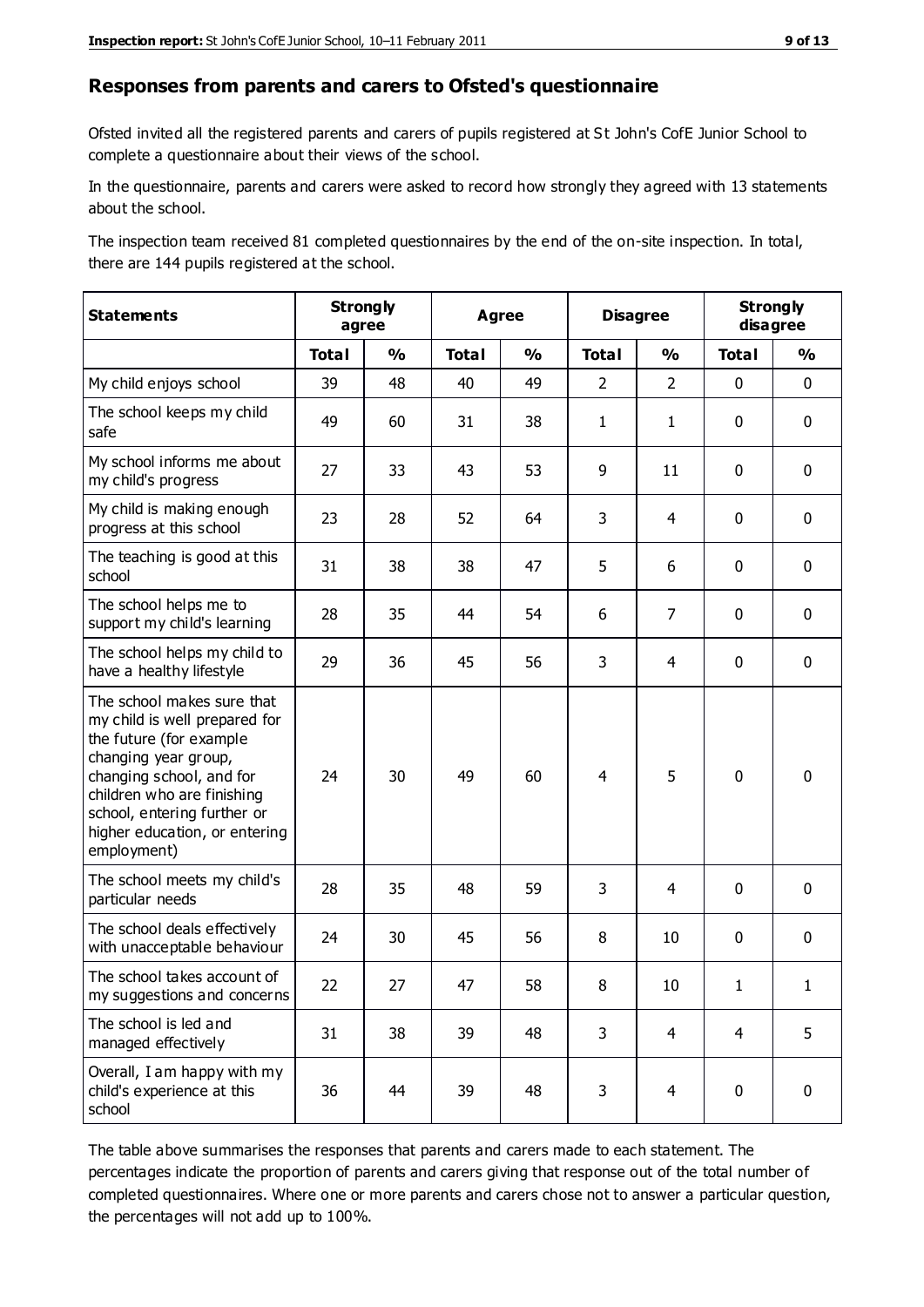# **Glossary**

| Grade   | <b>Judgement</b> | <b>Description</b>                                                                                                                                                                                                            |
|---------|------------------|-------------------------------------------------------------------------------------------------------------------------------------------------------------------------------------------------------------------------------|
| Grade 1 | Outstanding      | These features are highly effective. An outstanding school<br>provides exceptionally well for all its pupils' needs.                                                                                                          |
| Grade 2 | Good             | These are very positive features of a school. A school that<br>is good is serving its pupils well.                                                                                                                            |
| Grade 3 | Satisfactory     | These features are of reasonable quality. A satisfactory<br>school is providing adequately for its pupils.                                                                                                                    |
| Grade 4 | Inadequate       | These features are not of an acceptable standard. An<br>inadequate school needs to make significant improvement<br>in order to meet the needs of its pupils. Ofsted inspectors<br>will make further visits until it improves. |

## **What inspection judgements mean**

## **Overall effectiveness of schools**

|                       | Overall effectiveness judgement (percentage of schools) |      |                     |                   |
|-----------------------|---------------------------------------------------------|------|---------------------|-------------------|
| <b>Type of school</b> | <b>Outstanding</b>                                      | Good | <b>Satisfactory</b> | <b>Inadequate</b> |
| Nursery schools       | 59                                                      | 35   | 3                   | 3                 |
| Primary schools       | 9                                                       | 44   | 39                  | 7                 |
| Secondary schools     | 13                                                      | 36   | 41                  | 11                |
| Sixth forms           | 15                                                      | 39   | 43                  | 3                 |
| Special schools       | 35                                                      | 43   | 17                  | 5                 |
| Pupil referral units  | 21                                                      | 42   | 29                  | 9                 |
| All schools           | 13                                                      | 43   | 37                  | 8                 |

New school inspection arrangements were introduced on 1 September 2009. This means that inspectors now make some additional judgements that were not made previously.

The data in the table above are for the period 1 September 2009 to 31 August 2010 and are consistent with the latest published official statistics about maintained school inspec tion outcomes (see **[www.ofsted.gov.uk](http://www.ofsted.gov.uk/)**).

The sample of schools inspected during 2009/10 was not representative of all schools nationally, as weaker schools are inspected more frequently than good or outstanding schools.

Percentages are rounded and do not always add exactly to 100.

Sixth form figures reflect the judgements made for the overall effectiveness of the sixth form in secondary schools, special schools and pupil referral units.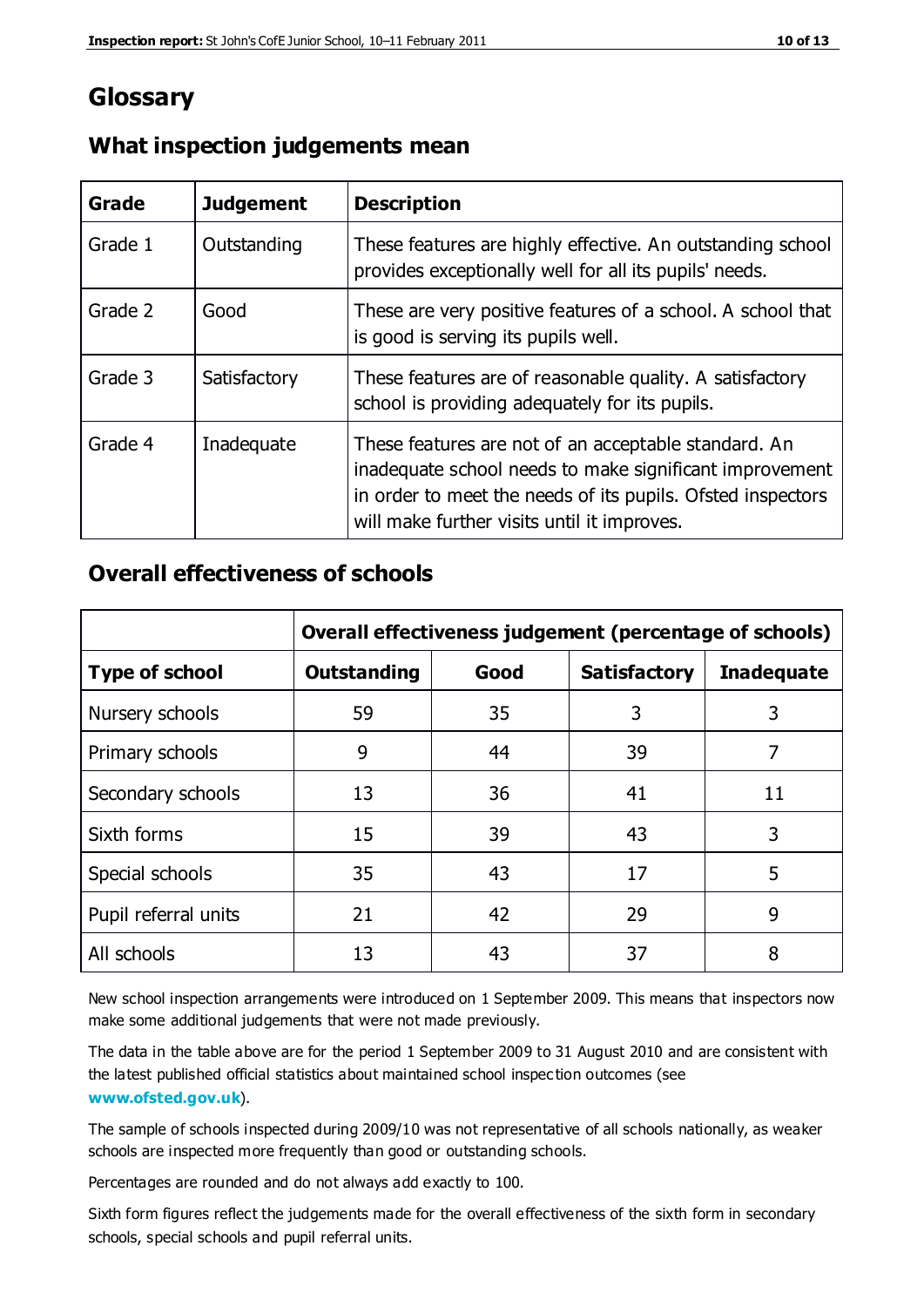# **Common terminology used by inspectors**

| Achievement:               | the progress and success of a pupil in their learning,<br>development or training.                                                                                                                                                          |  |  |
|----------------------------|---------------------------------------------------------------------------------------------------------------------------------------------------------------------------------------------------------------------------------------------|--|--|
| Attainment:                | the standard of the pupils' work shown by test and<br>examination results and in lessons.                                                                                                                                                   |  |  |
| Capacity to improve:       | the proven ability of the school to continue<br>improving. Inspectors base this judgement on what<br>the school has accomplished so far and on the quality<br>of its systems to maintain improvement.                                       |  |  |
| Leadership and management: | the contribution of all the staff with responsibilities,<br>not just the headteacher, to identifying priorities,<br>directing and motivating staff and running the school.                                                                  |  |  |
| Learning:                  | how well pupils acquire knowledge, develop their<br>understanding, learn and practise skills and are<br>developing their competence as learners.                                                                                            |  |  |
| Overall effectiveness:     | inspectors form a judgement on a school's overall<br>effectiveness based on the findings from their<br>inspection of the school. The following judgements,<br>in particular, influence what the overall effectiveness<br>judgement will be. |  |  |
|                            | The school's capacity for sustained<br>improvement.                                                                                                                                                                                         |  |  |
|                            | Outcomes for individuals and groups of pupils.                                                                                                                                                                                              |  |  |
|                            | The quality of teaching.                                                                                                                                                                                                                    |  |  |
|                            | The extent to which the curriculum meets<br>pupils' needs, including, where relevant,<br>through partnerships.                                                                                                                              |  |  |
|                            | The effectiveness of care, guidance and<br>support.                                                                                                                                                                                         |  |  |
| Progress:                  | the rate at which pupils are learning in lessons and<br>over longer periods of time. It is often measured by<br>comparing the pupils' attainment at the end of a key                                                                        |  |  |

stage with their attainment when they started.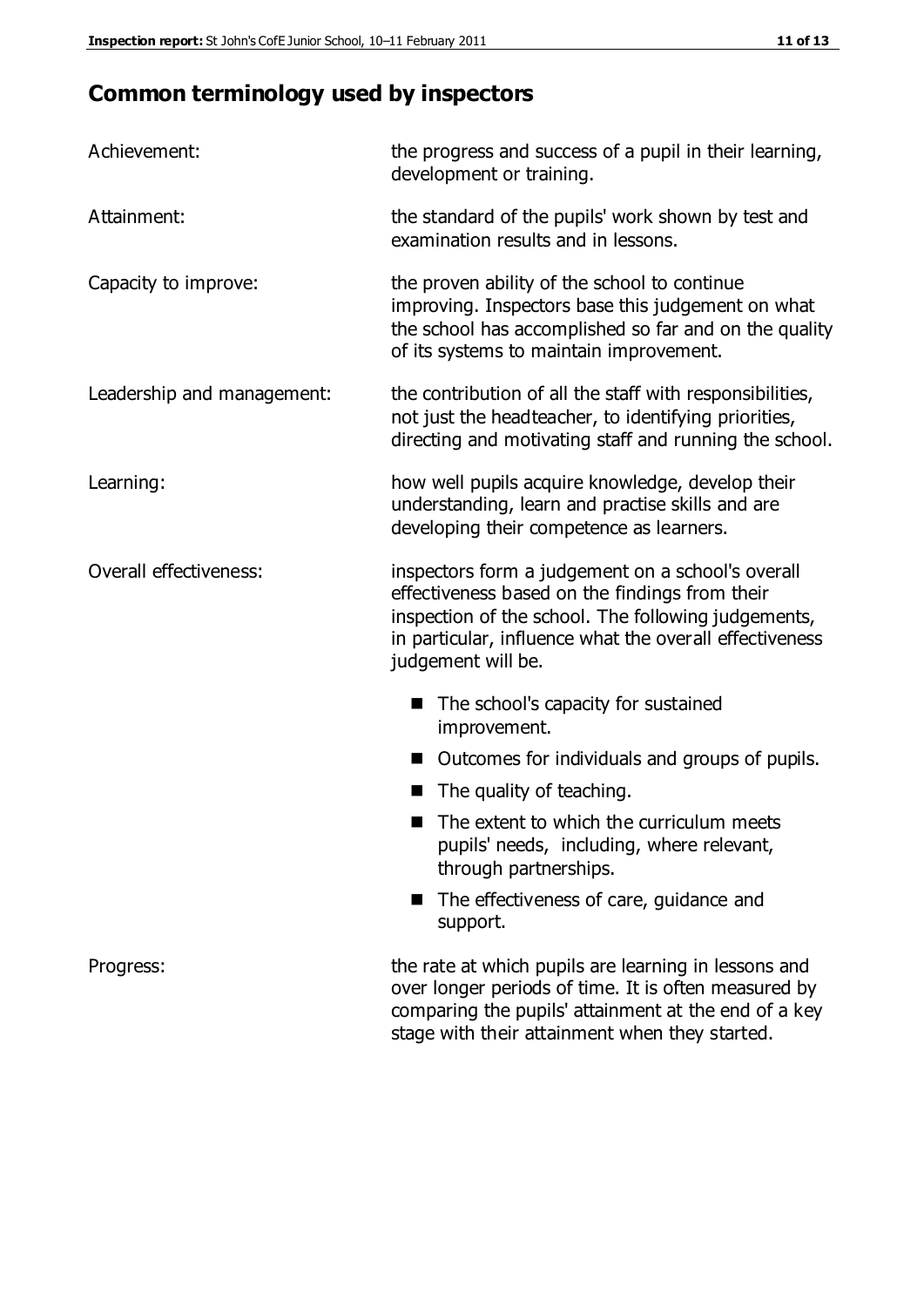## **This letter is provided for the school, parents and carers to share with their children. It describes Ofsted's main findings from the inspection of their school.**

14 February 2011

#### Dear Pupils

#### **Inspection of St John's C of E Junior School, Manchester, M35 9PY**

Thank you for your warm and courteous welcome during the recent inspection of your school.

Your school has been judged a good school. Here are some of the reasons why.

- The school provides you with excellent care, guidance and support
- You make good progress and achieve well because the teaching you receive is good
- You get along with each other and the adults working with you very well
- $\blacksquare$  Your attendance is above average well done!
- You are confident and enjoy learning
- You express yourselves very clearly
- Your school is led and managed well
- Your school prepares you well for the next stages in your education.

In order to make your school even better, I am asking it to do the following things.

■ Improve your attainment in English to match that in mathematics by providing you with the intensive and effective support you receive in mathematics and

by making sure that that the level of challenge in lessons is consistently high, especially for those of you who are the fastest learners

■ Encourage all governors to be more active in supporting the school and holding it to account.

I am confident you will continue to work hard to help your school go from strength to strength.

I wish you every success for the future.

Yours sincerely,

Mr Stephen Wall Lead Inspector